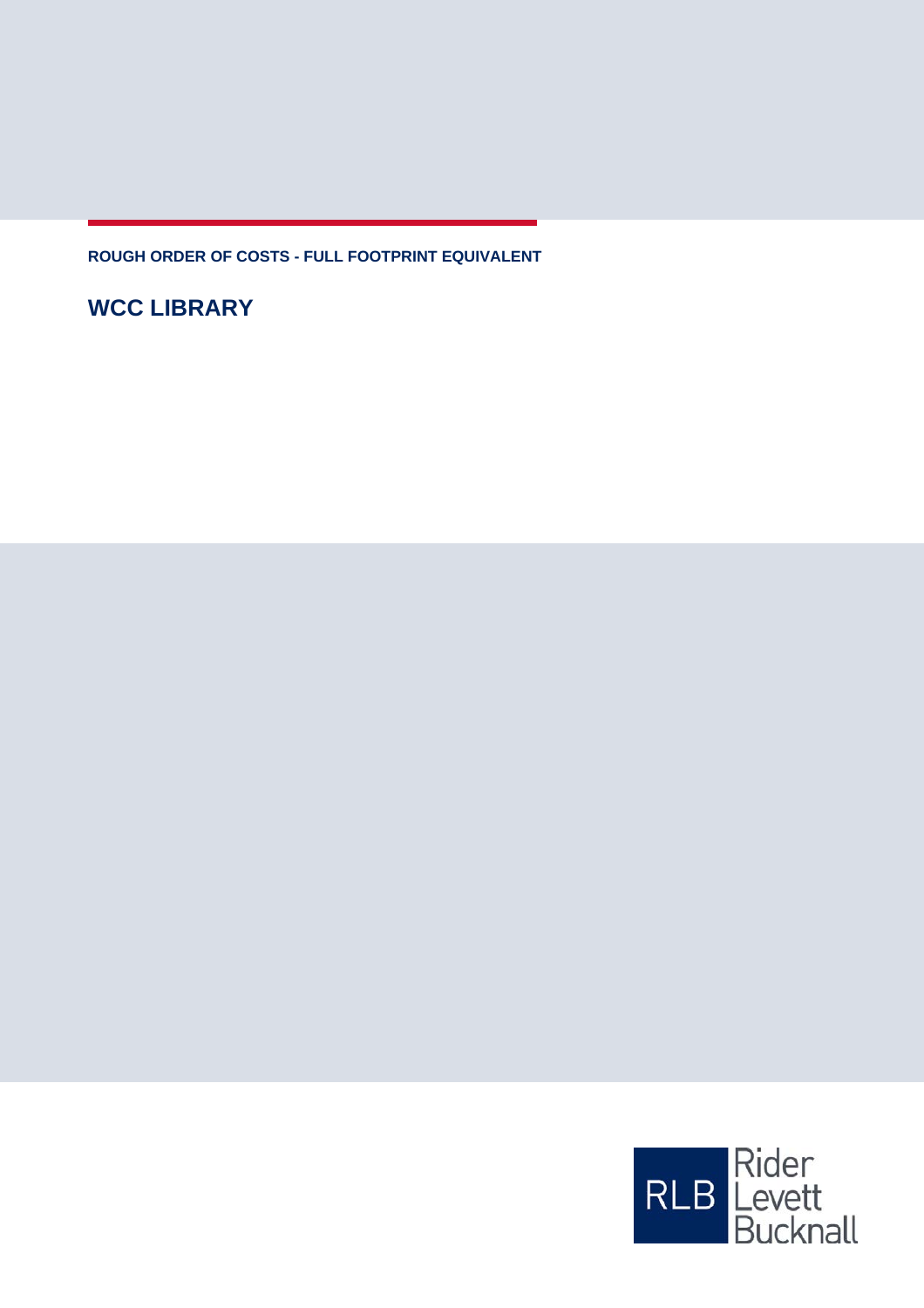

## **Rough Order of Costs - Full Footprint Equivalent WCC Library**

## Project Details

## **Description**

#### *Basis of Estimate*

- Replacement of a library building (Full Footprint)
- Estimate based on approximate Gross Floor Areas only (GFA)
- No design documents/drawings/specifications; and the like, provided. Estimate subject to confirmation of design
- **Estimate completed May 2019**

## IMPACTS OF COVID-19

Our estimate has been prepared on the basis of "normal" economic considerations and in the context of "conventional" industry conditions.

It is clear that the respiratory disease COVID-19, is having a significant impact Globally. Whilst the impacts are changing on a daily basis, the disease is rapidly being seen as the single most disruptive factor to affect Global population health and the worlds' economies.

Our estimate makes no provision for the impacts of COVID-19.

We advise that an impact on the estimate is likely, and could vary considerably depending on the extent and severity of a variety of issues, outside of our ability to control, influence or predict, extending but not limited to :

- Economy, industry and society shut down
- Border closures affecting supply of labour in particular
- Exchange rate fluctuations
- Off-shore manufacturing capacity and timing of delivery
- Local and National logistics, including delivery of materials and supplies etc.
- Availability of on-site staff to manage productivity of the works
- Availability of on-site labour to implement the works
- Availability of off-site management and administrative functions to support on-site activity

The impact on the estimate may only be in the short to medium term. However, this will be subject to ongoing monitoring.

#### *Items Specifically Included*

- Provisional sum for demolition of existing library building complete
- Provisional sum for separation of central services to isolate future library
- Allowance for professional fees estimate only

#### *Items Specifically Excluded*

- Relocation costs
- Temporary & Offsite accommodation
- On-going lease costs
- Furniture, fittings and equipment including shelving, whiteboards, pinboards, artworks, feature finishes, audio equipment and cabling and kitchenette fitout
- AV / Phone / PABX system costs
- Removal of hazardous materials (Incl. Asbestos)
- **Treatment of Contamination**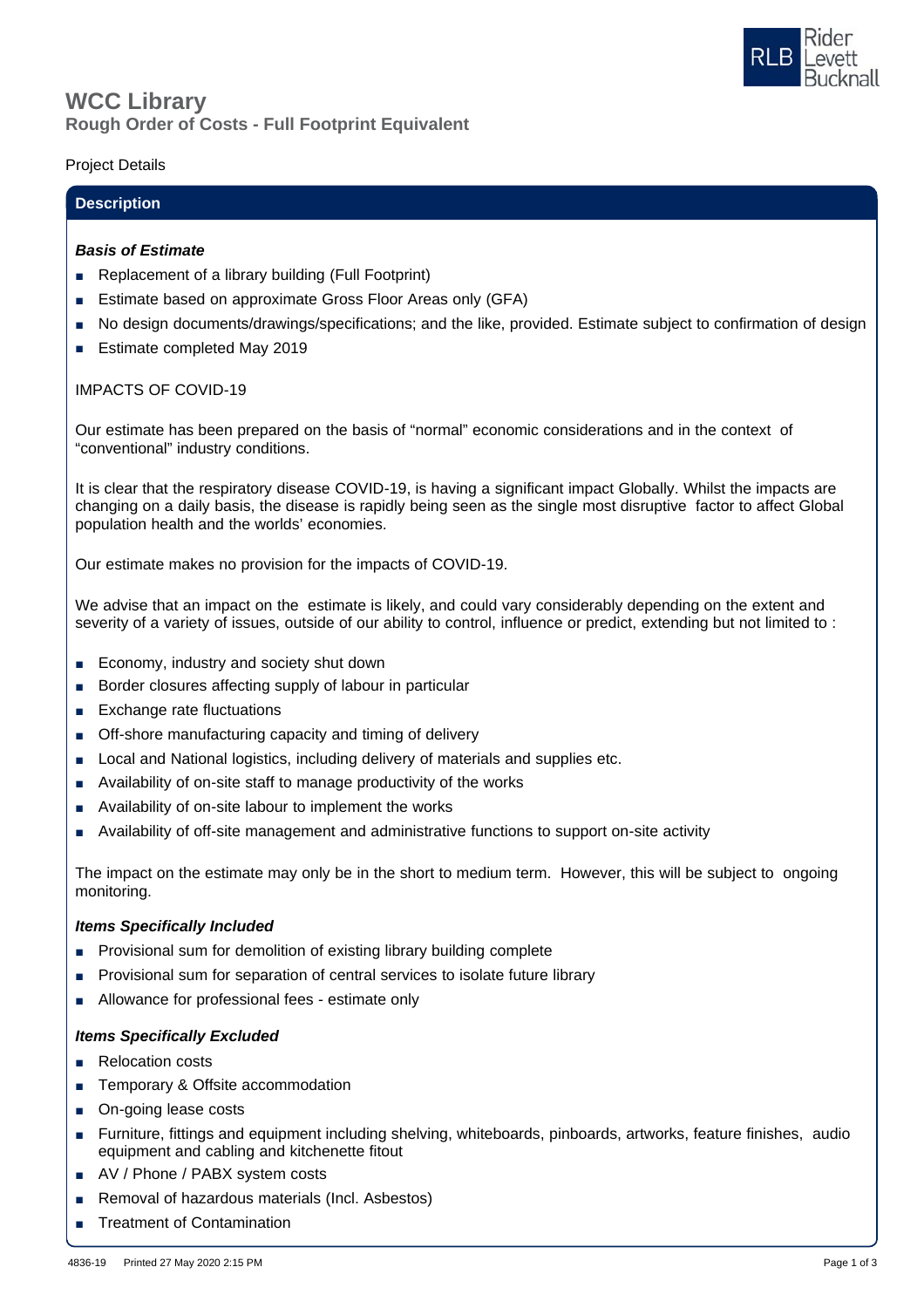

# **Rough Order of Costs - Full Footprint Equivalent WCC Library**

## Project Details

# **Description**

- Landscaping
- Removal and disposal of any contaminants within the building and surrounds
- Site investigation costs including geotechnical investigation
- Goods and Services Tax (GST)

## *Documents*

■ No design documents/drawings/specifications; and the like, provided.